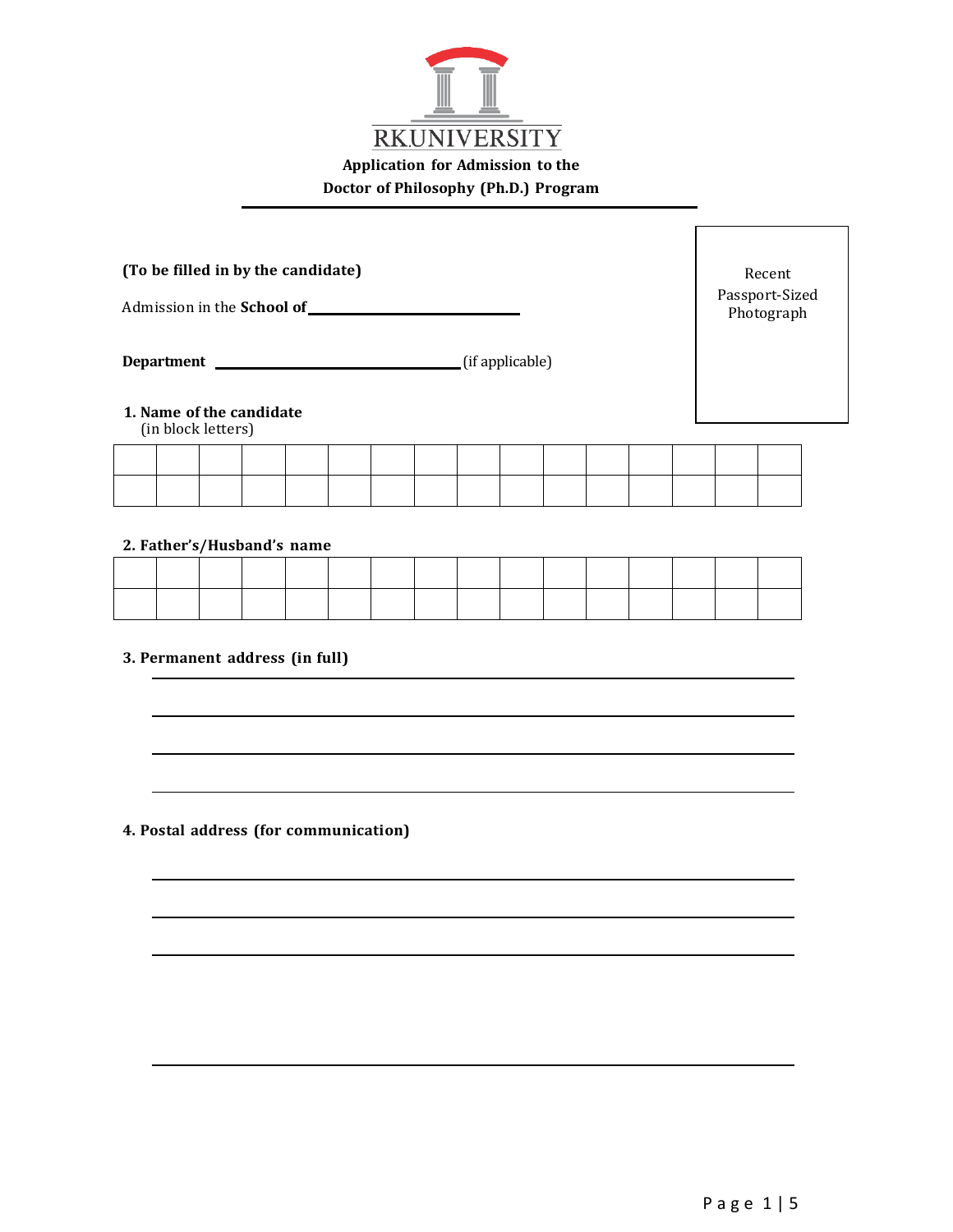## **5. Date of birth** (DD/MM/YYYY): Day Month Year

#### **6. Contact Details**

| a. Mobile:                                             |            |      |  |  |        |  |  |       |  |  |
|--------------------------------------------------------|------------|------|--|--|--------|--|--|-------|--|--|
| b. Phone:                                              | (R)<br>(0) |      |  |  |        |  |  |       |  |  |
| c. E-Mail:                                             |            |      |  |  |        |  |  |       |  |  |
|                                                        |            |      |  |  |        |  |  |       |  |  |
| 8. Category (SC/ST/OBC/General): --------------------- |            |      |  |  |        |  |  |       |  |  |
| 9. Gender (Please tick $\sqrt{}$ ):                    |            | Male |  |  | Female |  |  | Other |  |  |

# **10. Category of Registration** (Please tick √): Full Time Program

Part Time Program

### **11. Educational Qualifications bachelor's degree onward** (enclose attested copies):

| Sr.<br>No. | <b>Name of Degree</b> | Year of<br>award | <b>University</b> | Percentage/<br><b>Grade/Points</b> | Div./Class | Subject/<br>Specialization |
|------------|-----------------------|------------------|-------------------|------------------------------------|------------|----------------------------|
|            |                       |                  |                   |                                    |            |                            |
|            |                       |                  |                   |                                    |            |                            |
|            |                       |                  |                   |                                    |            |                            |
|            |                       |                  |                   |                                    |            |                            |
|            |                       |                  |                   |                                    |            |                            |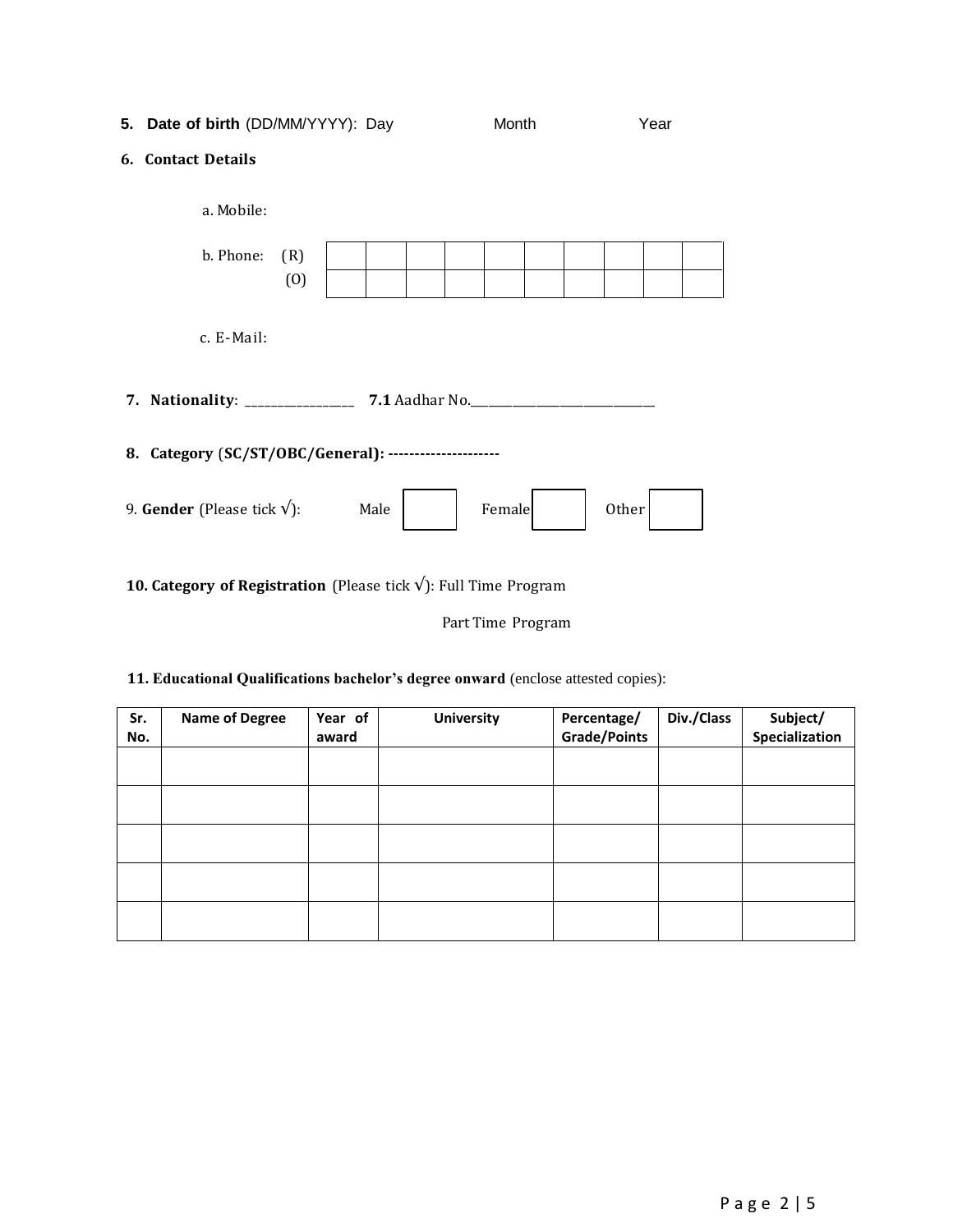| Sr.<br>No. | Name of the Organization | <b>Designation</b> | From | <b>Duration</b><br>To | Total | <b>Remarks</b><br>(If any) |
|------------|--------------------------|--------------------|------|-----------------------|-------|----------------------------|
|            |                          |                    |      |                       |       |                            |
|            |                          |                    |      |                       |       |                            |
|            |                          |                    |      |                       |       |                            |
|            |                          |                    |      |                       |       |                            |

#### **12. Experience Details (Most recent/ current at the top):**

**13. Research Publications**: Please enclose photocopies of papers duly certified by the applicant (use additional sheets if required)

| Sr. | <b>Title of Paper</b> | Name of Journal | Vol./Year/<br>Page No. |
|-----|-----------------------|-----------------|------------------------|
| No. |                       |                 |                        |
|     |                       |                 |                        |
|     |                       |                 |                        |
|     |                       |                 |                        |
|     |                       |                 |                        |
|     |                       |                 |                        |
|     |                       |                 |                        |
|     |                       |                 |                        |
|     |                       |                 |                        |
|     |                       |                 |                        |
|     |                       |                 |                        |
|     |                       |                 |                        |
|     |                       |                 |                        |
|     |                       |                 |                        |
|     |                       |                 |                        |
|     |                       |                 |                        |
|     |                       |                 |                        |

#### **14. Proposed Research Title** (attach the proposal):

# **15**. **Exemption from the RKU Research Aptitude Test claimed**: Yes\* No \*Provide details of the entrance test [NET/SLET (GSET)/SET/GATE/GPAT/RKU's RAT] given (attach the corresponding proof):

Name: Score: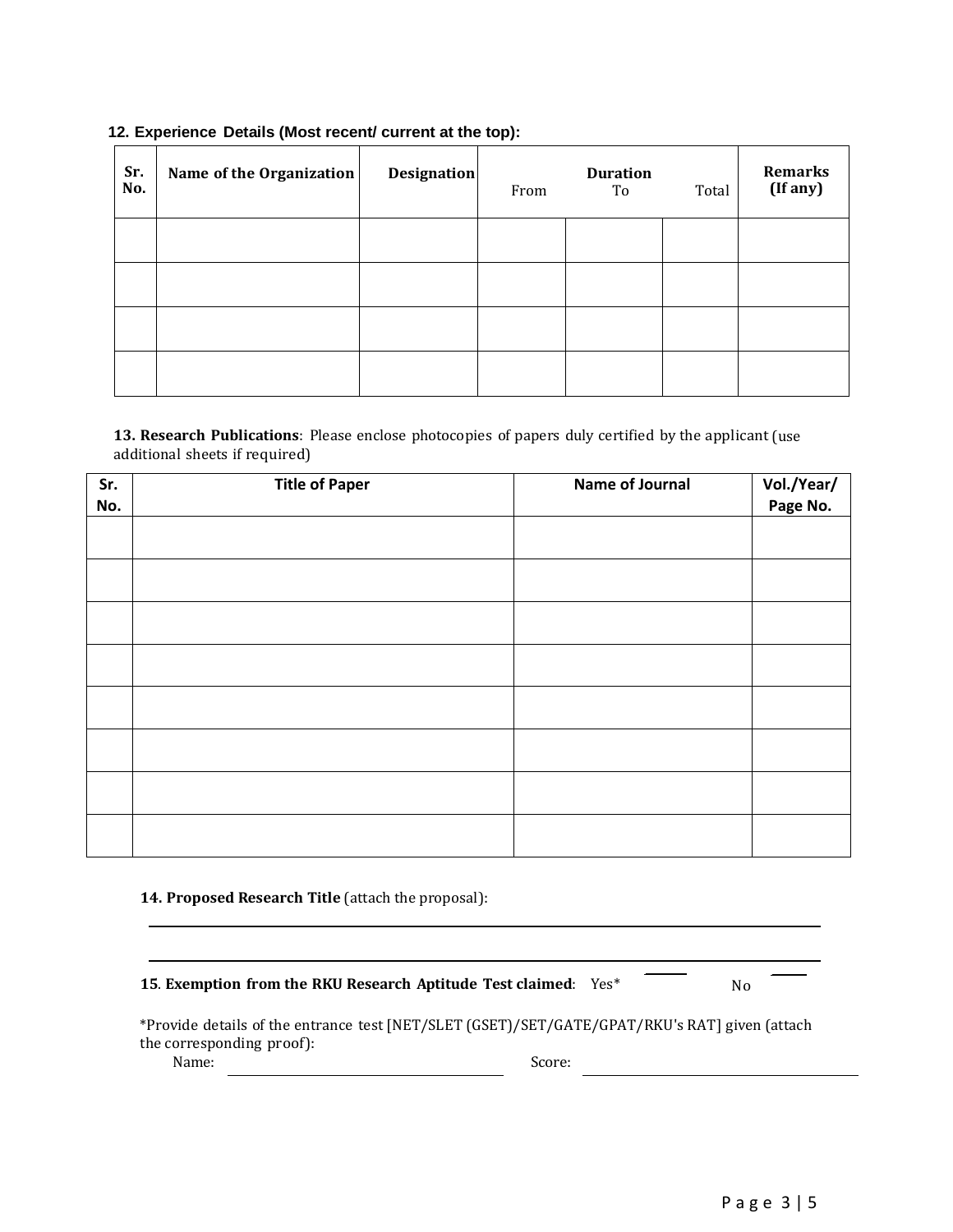**16. Name of the preferred research guide** (if known):

**17. Specialized training (if any):**

**18. Scholarship/fellowship awarded for research (if any):**

**19. A 'No Objection Certificate' from the present employer must be attached along with the application form. P l e a s e attach a 'Work Permission Letter' of the Head of the research institute from where the research work is going to be carried out (both may be combined, if issued by the same authority/institute).**

#### **20. Payment Details:**

#### **Instructions:**

The application fees of INR 2,000 must be paid through 'Demand Draft/At par Cheque' drawn in favor of the **'Faculty of Doctoral Studies & Research, RK University.' Or** e payment with A/C No.: 9511633547 ; Type: Savings; Bank: Kotak Mahindra Bank; IFSC: [KKBK0002791](http://ifsc.bankifsccode.com/KKBK0002791)

Cheque/Draft No./UTR/Ref No: Date & Time: Amount:

Name of the Bank:

#### **Declaration**

I certify that the information given above is correct/true to the best of my knowledge. I understand that if any of the provided information is found to be incorrect or deliberately falsified, my admission will stand cancelled. If admitted, I shall abide by all the rules and regulations of RK University. Date:

Place: The Candidate of the Candidate of the Candidate of the Candidate of the Candidate of the Candidate of the Candidate of the Candidate of the Candidate of the Candidate of the Candidate of the Candidate of the Candida

Application form along with the 'Demand Draft/Payment Details' must be marked '**PhD Admissions'** and should be sent to:

#### Dean

Faculty of Doctoral Studies & Research

RK University, Rajkot-Bhavnagar Highway, Kasturbadham, Rajkot 360020 Gujarat, India

RK Physiotherapy Centre, OR Near Bhaktinagar Circle,

> Opp. Meghani Rang Bhavan, Rajkot 360 002 Gujarat, India